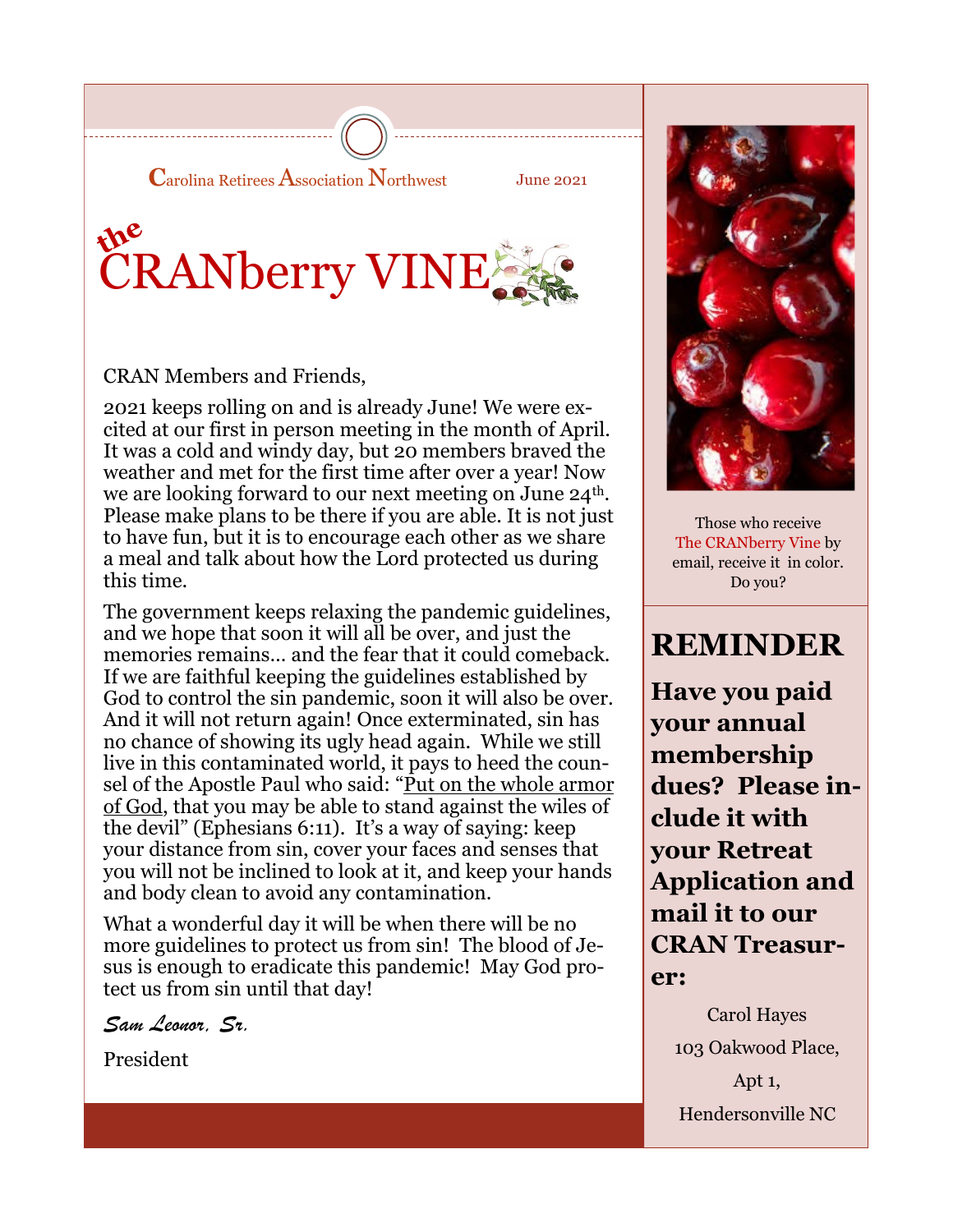

# **Cranberry Salad**

1 (12 ounce) package fresh cranberries, finely chopped

1/2 cup white sugar

2 cups chopped apples

1 cup miniature marshmallows

1/2 chopped pecans

1/2 cup vanilla yogurt

1 cup frozen whipped topping, thawed

Combine chopped cranberries and sugar in a large, nonreactive bowl. Toss well. Cover and refrigerate for 3 hours. After 3 hours, stir apples, marshmallows and pecans into cranberries. Combine yogurt and whipped topping; fold into cranberry salad. Serve immediately or keeps refrigerated for a day or two.

### Cranberries 101: Nutrition & Health Benefits *From Healthline*

Cranberries are a member of the heather family and related to blueberries, bilberries, and lingonberries.

Fresh cranberries are nearly 90% water. Cranberries are primarily made up of carbs and fiber. They also boast several vitamins and minerals, including manganese, copper, and Vitamins C, E, and K1. Cranberry juice has almost no fiber.

Cranberries are a rich source of various bioactive plant compounds. Some of these, such as A-type proanthocyanidins, may help prevent UTIs.

Fraser's Hill. For hundreds of missionaries serving in the Far East, those two words are almost a synonym for heaven.

Located in the high mountains of Malaysia, Fraser's Hill is a quiet British-style vacation resort area. Large stone inns dot the mountain landscape surrounding a simple nine-hole golf course . Cool air and foggy mornings are a welcome change from the muggy tropical environment of the workaday world.

For years my family spent our annual vacation there. Following a grueling and gritty two-day train ride from Bangkok, we would endure the one-hour drive up curving mountain roads by taxi to our final destination.

Finally the cab would pull into the stone driveway at The Glen. A large, gracious inn staffed by quiet and friendly Asian personnel seemed like paradise after the arduous journey. Two unforgettable weeks in our near-heaven lay ahead.

I guess you had to be there to understand why this was such a treasured experience for battle-weary missionaries. Quietly efficient maid service. Three delicious meals provided right on schedule—hot, flaky apple pie, British steam pudding; plenty of toast with marmalade and peanut butter. Table games in the parlor every evening by the fireplace, punctuated by the servant's gentle query: "Ovaltine? Coffee?"

Comfortable, elegant service. And all of it ready and waiting when we got there.

That's a point I believe is worth making about heaven. When we get there, it will be ready and waiting for us.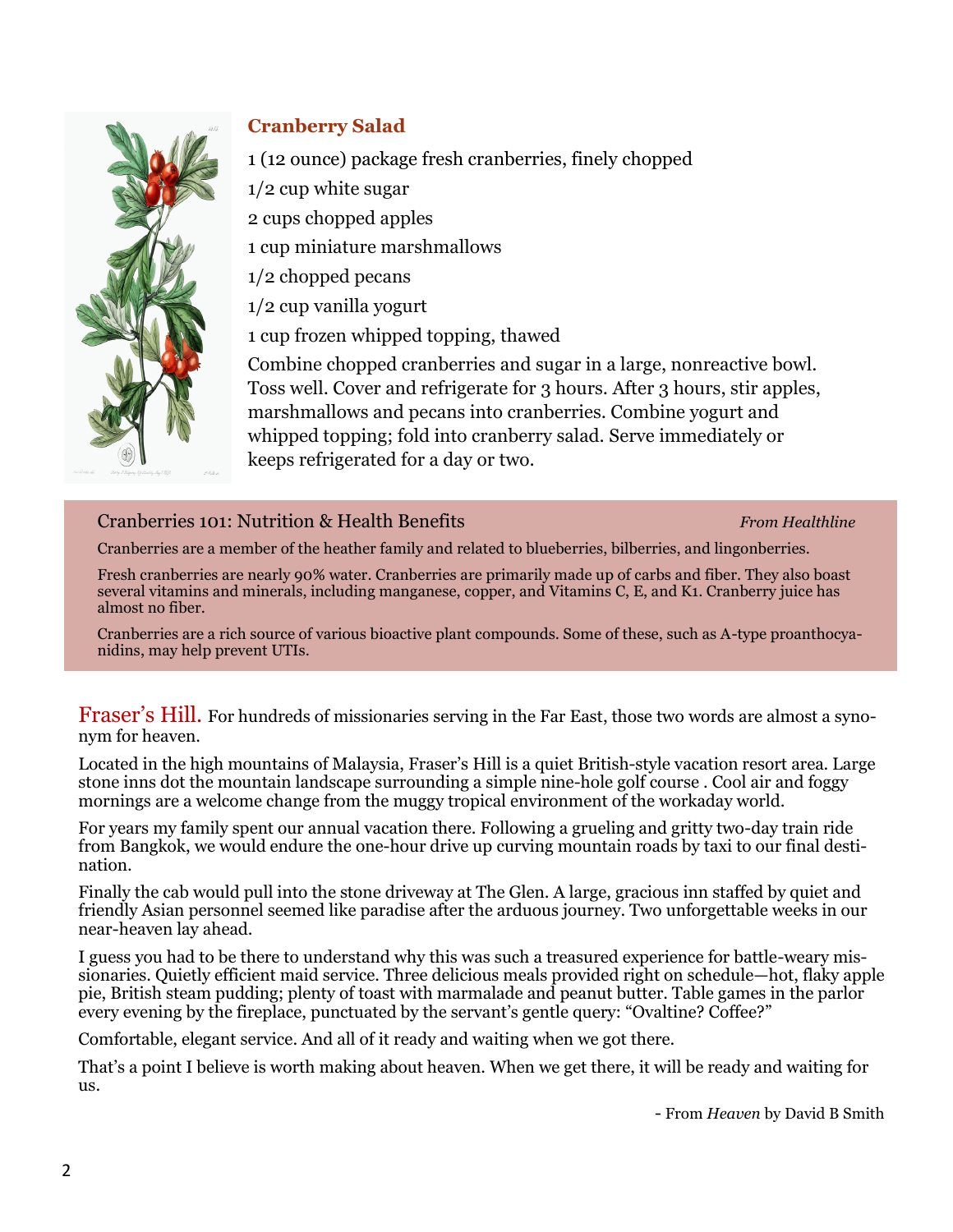# **WHAT 'S NEXT?**

**June 24, 11:00 am Summer Potluck Picnic Carrier Park Shelter,** 220 Amboy Rd, Asheville 28806

**11:30 Devotional 12:30 Lunch Bring a dish to share for lunch.** 



There will be time to visit, play Cornhole, Bocce or table games and explore the park. You can even get a head start on cornhole so you're ready for the annual cornhole tournament at the Fall Retreat. We look forward to spending time with you and hope to see you there!

**September 20-23 Fall Retreat at Nosoca Pines Plans are underway for our annual fall retreat. A Retreat Application is enclosed, send it in now so you don't miss the fun!** 

**December Christmas Lunch at Fletcher Academy**  Date to be announced.

# CRAN BOARD MEMBERS

Vice President, Merle Peterson 828-845-5988 merle693@yahoo.com Treasurer, Carol Hayes 828-595-3118 chayes1940@gmail.com Asst. Treasurer, Joy Thomas 240-310-5662 joyfulthoas@icloud.com Secretary, Ann Wilkinson 704-798-4192 annwilkn@yahoo.com Asst. Secretary, Ellen O'Connor 828-684-9356 ellensh44@aol.com **Newsletter Editor, Peggy Peterson 828-845-5995 peggy.merle@yahoo.com** Communications, Ron Quick 704-609-1919 ronaldquick@me.com Hosting Chairperson, Nancy Schell 828-551-5383 nancym220@hotmail.com Decorating Chairperson, Linda Miller 704-898-4694 mmggngr9@gmail.com Pictorial Directory Coordinator, Carol Johnson 919-418-6526 cnjhome1@gmail.com Candid Photographer, Bill Johnson 919-961-4969 beecre@gmail.com

President, Sam Leonor 321-356-1704 seleonor@gmail.com

Our Father, the King, has gone to prepare a place for us. John  $14:1-3$  is a potent promise to every child of the King. At this very moment the heavenly White House is being prepared for its guests. Soon, very soon, we will dwell with our God, the King.

All the privileges, all the perks, all the little niceties that make being related to royalty such a delight will be ours. Best of all, we will all sit down at the supper table night after night and dine in fellowship with the King Himself.

It's great to be related to Someone like that.

*-*From *"Heaven"* by David B. Smith



## https://www. cransda.org 3